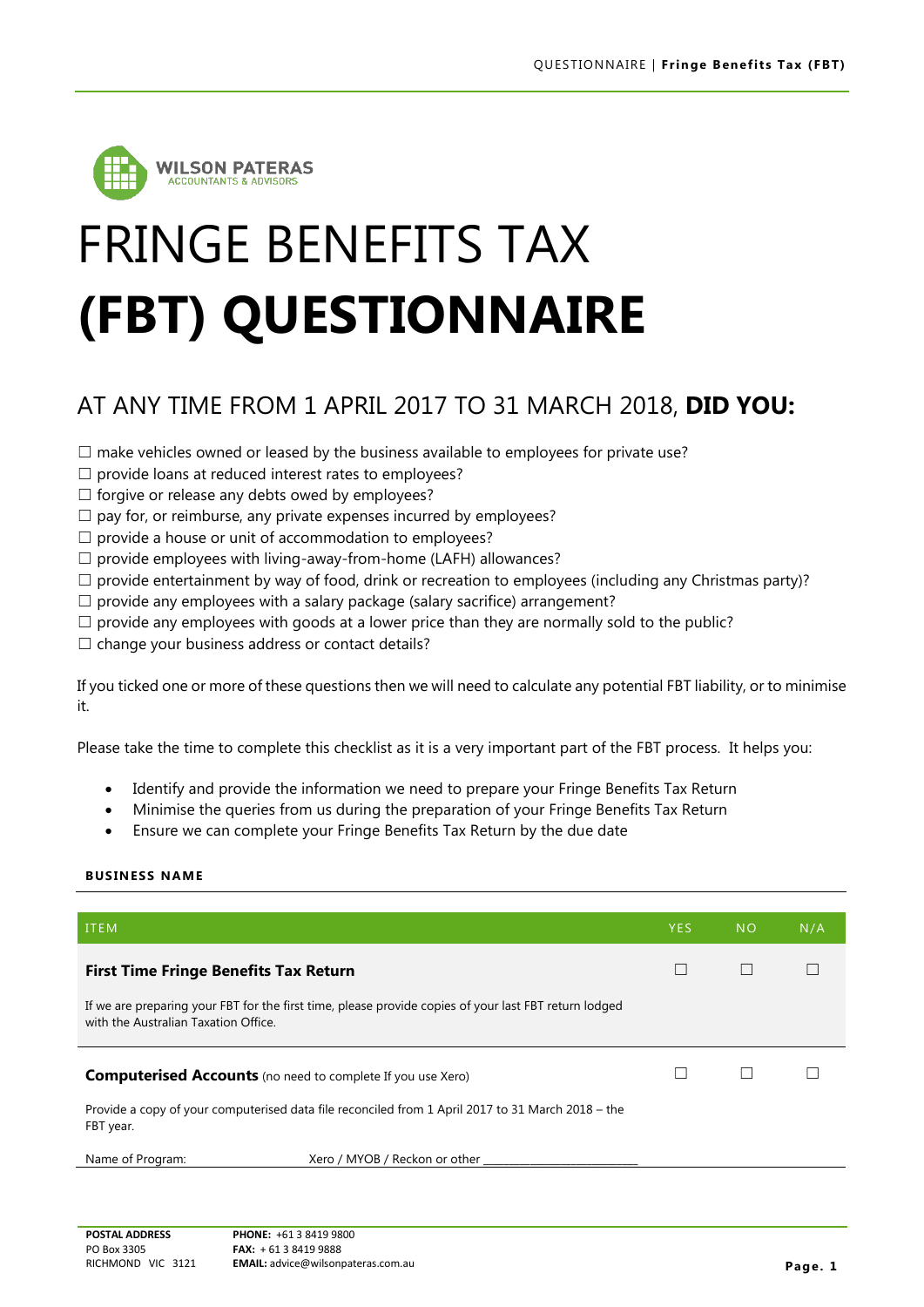| Version Number:<br>Username (if applicable):<br>Password (if applicable):                                                                                                                                                                                                                                                                                                                          |              |           |     |
|----------------------------------------------------------------------------------------------------------------------------------------------------------------------------------------------------------------------------------------------------------------------------------------------------------------------------------------------------------------------------------------------------|--------------|-----------|-----|
| <b>ITEM</b>                                                                                                                                                                                                                                                                                                                                                                                        | <b>YES</b>   | <b>NO</b> | N/A |
| <b>Motor Vehicle Benefits</b>                                                                                                                                                                                                                                                                                                                                                                      | ப            | Ш         | H   |
| Did you provide any motor vehicles to employees or associates (including directors), that were used<br>for private use? If YES, please complete a Motor Vehicle Schedule and Odometer Readings Form                                                                                                                                                                                                |              |           |     |
| <b>Entertainment Benefits</b>                                                                                                                                                                                                                                                                                                                                                                      |              |           |     |
| Have you provided any form of entertainment to employees or associates/ directors, such as<br>restaurant meals, end of year parties, prizes, alcohol etc? If YES, please complete an Entertainment<br>Schedule; OR                                                                                                                                                                                 | $\Box$       | $\Box$    |     |
| Please provide a print out from your computerised accounts with the following additional<br>information noted:<br>Details of entertainment (e.g. meal, recreation activity)<br>$\bullet$                                                                                                                                                                                                           | $\Box$       | $\Box$    |     |
| Where entertainment was provided<br>$\bullet$<br>Who entertainment was provided to (incl. all names of employees, spouses/family members<br>$\bullet$<br>and clients)<br>Number of people attended function<br>٠<br>If a meal, was it during business travel?<br>If a meal, was it consumed on business premises?<br>$\bullet$                                                                     |              |           |     |
| <b>Loan Benefits</b>                                                                                                                                                                                                                                                                                                                                                                               | $\mathsf{L}$ | $\Box$    |     |
| Please provide details of each loan or advance provided to an employee or associate throughout FBT<br>year:<br>Date loan commenced<br>$\bullet$<br>Interest rate<br>Repayments made<br>Drawdowns made<br>Purpose of Loan<br>Who took out the loan?                                                                                                                                                 |              |           |     |
| <b>Debt Waiver Benefits</b>                                                                                                                                                                                                                                                                                                                                                                        | $\Box$       | $\Box$    |     |
| Please provide details of each loan provided to an employee or associate that was waived<br>throughout the FBT year: -<br>Date loan commenced<br>$\bullet$<br>Date and amount waived<br>Who took out the loan<br>How much was received by the employee in relation to the waiver?<br>$\bullet$                                                                                                     |              |           |     |
| <b>Housing Benefits</b>                                                                                                                                                                                                                                                                                                                                                                            | $\Box$       |           |     |
| Please provide details of any LAFHA payments to any employees or associates above the market rate<br>accommodation plus a food component over the statutory allowances (i.e. \$42/week for adults and<br>\$21 for children under 12 years old):<br>Employee's name and family<br>$\bullet$<br>Amount of Accommodation Allowance Paid, and when<br>٠<br>Market rate accommodation for the area<br>٠ |              |           |     |

• Total Food Allowance Paid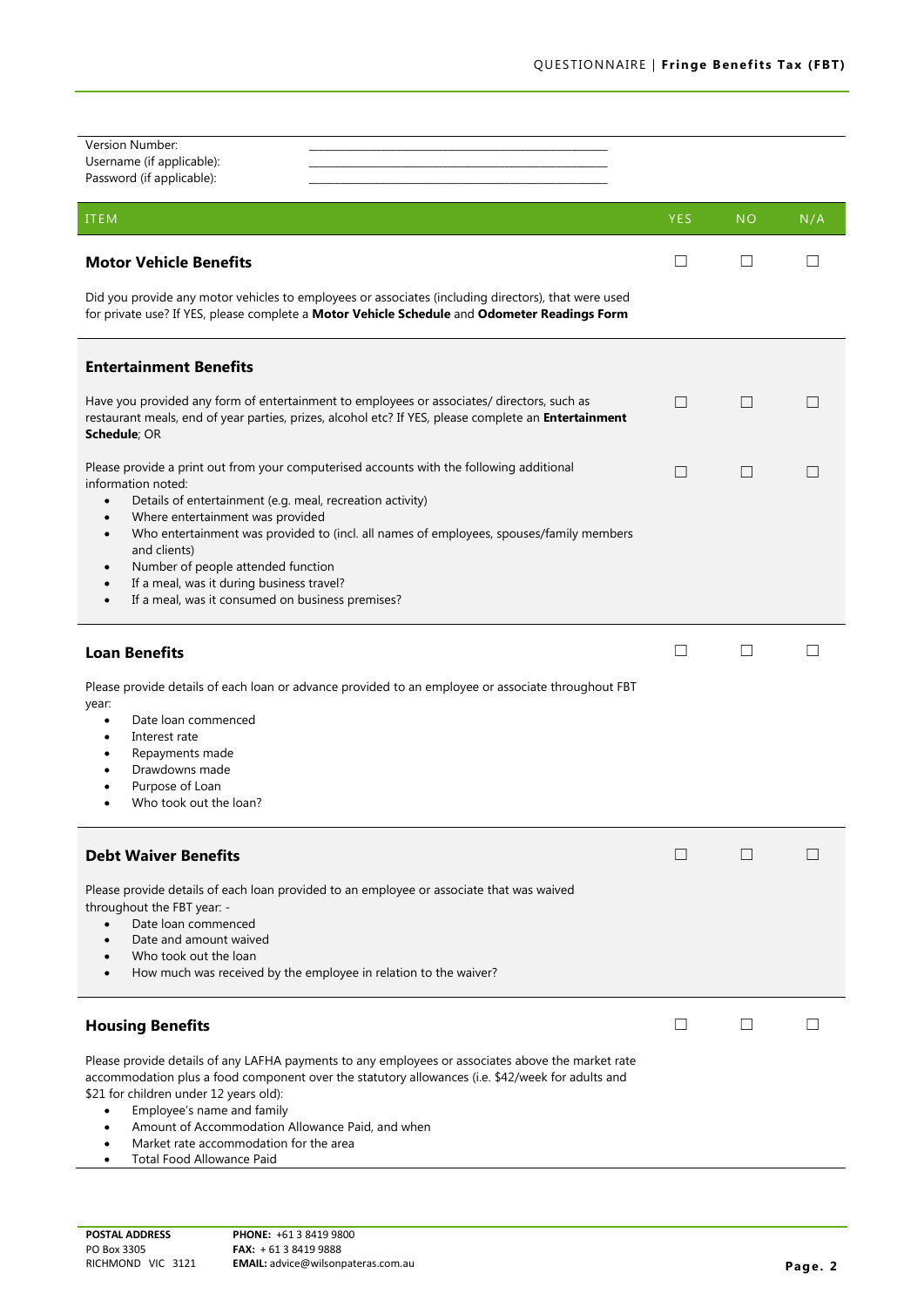- Other amounts paid as part of the LAFHA, including those paid by the employee
- Agreement details
- Has the LAFHA been in use for more than 12 months?

| <b>ITEM</b>                                                                                                                                                                                                                                                                                                                                                                                                              | <b>YES</b>   | <b>NO</b> | N/A          |
|--------------------------------------------------------------------------------------------------------------------------------------------------------------------------------------------------------------------------------------------------------------------------------------------------------------------------------------------------------------------------------------------------------------------------|--------------|-----------|--------------|
| <b>Board Benefits</b>                                                                                                                                                                                                                                                                                                                                                                                                    | $\mathsf{L}$ | $\Box$    |              |
| Please provide details of any board provided to employees or associates:<br>Employee names<br>$\bullet$<br>Number of days board provided<br>٠<br>Number of meals provided<br>Any payments employees made towards board<br>٠                                                                                                                                                                                              |              |           |              |
| <b>Car Park Benefits</b>                                                                                                                                                                                                                                                                                                                                                                                                 | $\Box$       | $\sqcup$  | ш            |
| Please provide details of any car parking benefits (or facilities) provided to employees or associates<br>(including directors):<br>Employee name<br>$\bullet$<br>Date and place vehicle parked<br>Nature of journey to and from car park (e.g. to and from work)<br>Hours parked<br>Collective days parked<br>$\bullet$<br>Employee payments towards the parking<br>$\bullet$                                           |              |           |              |
| Not required if your business income is less than \$10 million and the car park provided is not a<br>commercial car park station                                                                                                                                                                                                                                                                                         |              |           |              |
| <b>Airline Transport Benefits</b>                                                                                                                                                                                                                                                                                                                                                                                        | Ш            | $\Box$    | П            |
| Please provide details of any free or discounted airline travel provided to employees or associates.<br>Only applies to businesses in the Travel Industry                                                                                                                                                                                                                                                                |              |           |              |
| <b>Property Benefits</b>                                                                                                                                                                                                                                                                                                                                                                                                 |              |           |              |
| Please provide details of any property provided to employees or associates free or at a discount<br>price? If YES, please complete an Expense Benefits Schedule; OR                                                                                                                                                                                                                                                      | $\Box$       | $\Box$    |              |
| Please provide a print out from your computerised accounts with the following additional<br>information noted:<br>Who received the benefit<br>Details of product, including type of property provided<br>Date benefit received<br><b>Business related %</b><br>Cost of Benefit (including GST)<br>If given under a salary sacrifice arrangement provide the market value and after-tax<br>employee contribution amounts. | $\Box$       | $\Box$    | ш            |
| <b>Other Benefits</b>                                                                                                                                                                                                                                                                                                                                                                                                    | $\perp$      |           | $\mathsf{L}$ |
| Please provide details of any other benefits provided to employees or associates<br>outside the course of usual employment (e.g. payments of bills on their behalf)                                                                                                                                                                                                                                                      |              |           |              |